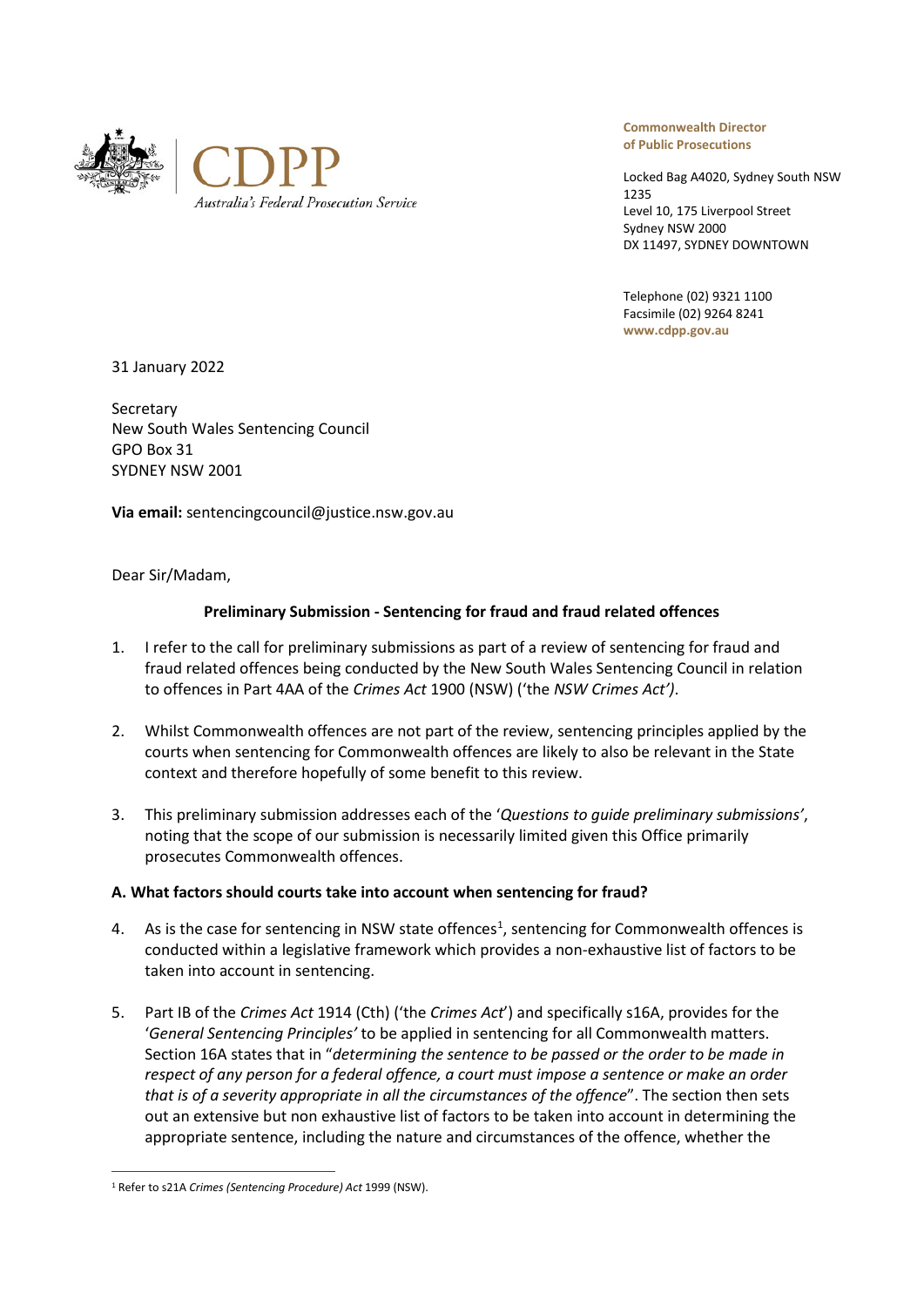offender pleaded guilty, the degree to which the person has co-operated with law enforcement agencies, general and specific deterrence, the character, antecedents, age, means and physical or mental condition of the person and, if the person's standing in the community was used by the person to aid in the commission of the offence — that fact as a reason for aggravating the seriousness of the criminal behaviour to which the offence relates.

- 6. Section 16A also specifically lists as relevant factors any injury, loss or damage resulting from the offence and action taken by the offender to make reparation, factors that are of particular relevance in relation to the prosecution of white collar matters.
- 7. There is now a considerable body of appellate level case law which underscores the seriousness of white-collar crime (which includes Commonwealth fraud offences) and its impact on the community. That case law also entrenches the principle that 'general deterrence' is the primary sentencing objective<sup>2</sup>. General deterrence is particularly important because white-collar offenders typically come before sentencing courts with evidence of good character and no prior convictions. In different circumstances, 'prior good character' may operate to significantly mitigate an offender's sentence. However, courts recognise that it is often this factor which enables the offence by allowing the white-collar offender to obtain and exploit a position of trust. Accordingly, sentencing courts give less weight to prior good character when sentencing white-collar offenders<sup>3</sup>.
- 8. In addition, courts sentencing offenders for Commonwealth fraud offences have emphasised the following factors as being particularly relevant:
	- a. the amount of money defrauded;
	- b. the degree of planning, premeditation and sophistication;
	- c. the period of time over which the offence was committed;
	- d. the number and status of victims, including their vulnerability;
	- e. whether the offending involved a breach of trust.
- 9. In comparing the NSW and Commonwealth legislative framework, of note, for state offences, s21A of the *Crimes (Sentencing Procedure) Act* 1999 ('the *Sentencing Act'*) sets out the aggravating and mitigating features that are to be taken into account in sentencing an offender. By contrast, the Commonwealth framework does not categorise the relevant factors as being either aggravating or mitigating. An example of how the distinction between the two frameworks may bear upon the factors taken into account in sentencing is found in s21A(3)(f) of the *Sentencing Act*, which provides that it is a mitigating factor for the purposes of sentencing, if the offender is a person of good character.
- 10. As stated above, however, in sentencing for Commonwealth fraud offences, prior good character is usually given less weight by a sentencing court, given it is frequently the prior good character of the offender which has put the offender in the position where they are able to commit the offence. Additionally, as set out in section 16A(2)(m)(a) of the *Crimes Act*, if the person's standing in the community was used by the person to aid in the commission of the offence — that fact is to be taken into account as a reason for aggravating the seriousness of the criminal behaviour to which the offence relates.

<sup>2</sup> Refer for example, *R v Pantano* (1990) 49 A Crim R 328; *DPP v Bulfin* (1998) 4 VR 114; *R v Jamieson* [1988] VR 879; *R v Healy* [1999] VSCA 219; *R v McLean* [2000] VSCA 217; *R v El Rashid* (unreported, NSW CCA, 7 April 1995; *R v Corner* (unreported, NSW CCA, 19 December 1997); *R v Rivkin* (2004) 59 NSWLR 284.

<sup>3</sup> Refer for example, *DPP v Hamman* (unreported, NSW, CCA 1 December 1998); *R v Healy [1999]* VSCA 219; *R v Liddell* [2000] VSCA 37; *R v Rivkin* (2004) 59 NSWLR 284.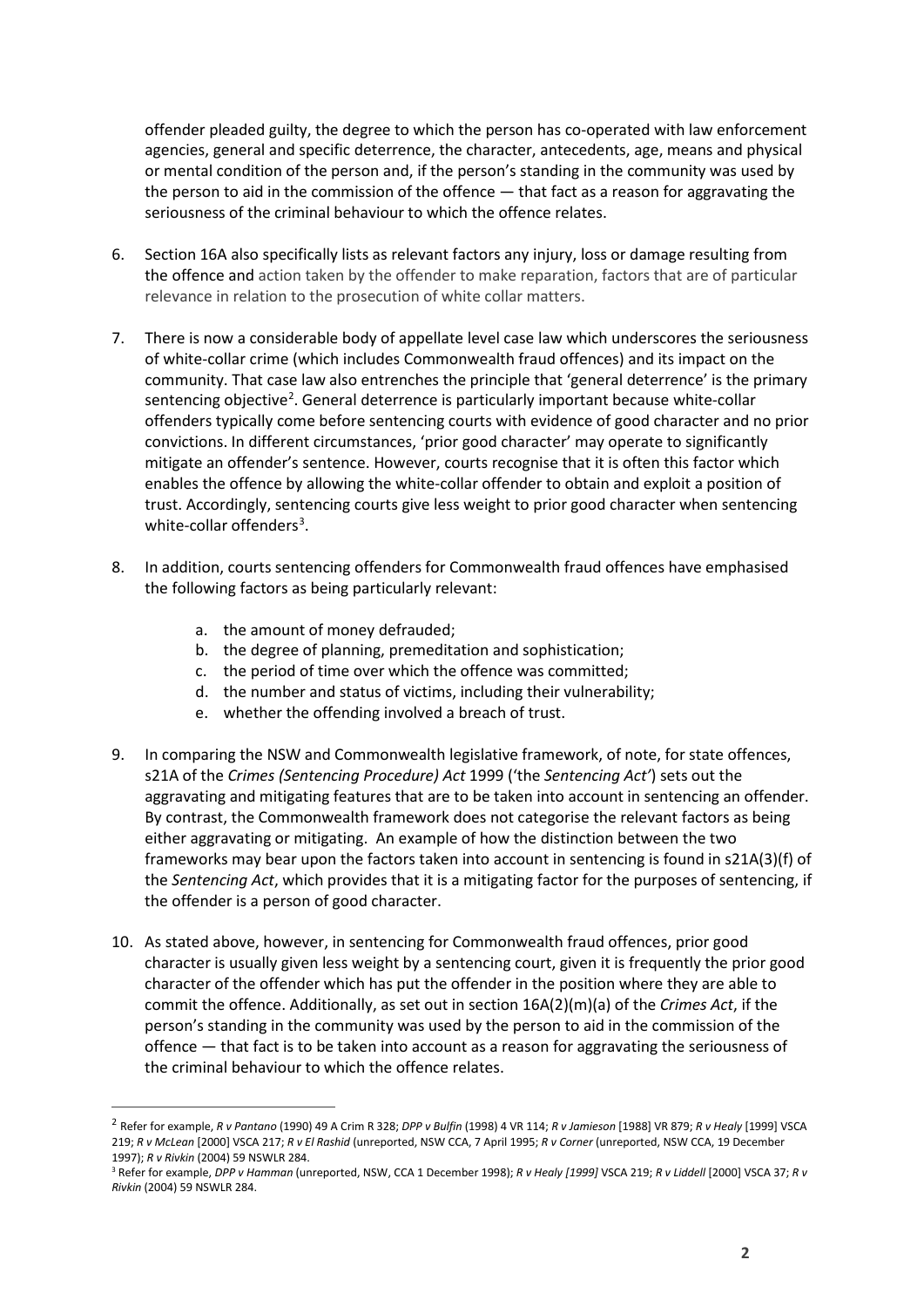# **B. Are the purposes and principles of sentencing being applied appropriately in sentencing for fraud? Why, or why not?**

- 11. As part of the sentencing process, judges are required to 'instinctively synthesise'4 a broad range of factors in order to arrive at a sentence 'that is of a severity appropriate in all the circumstances of the offence<sup>'5</sup>. They do so within the parameters of the maximum penalty prescribed by statute for the offence(s) and through the application of relevant common law principles.
- 12. Crown appeals against sentence are an important mechanism for this Office to challenge sentences it considers to be 'manifestly inadequate', 'substantially and unnecessarily inconsistent' and or otherwise meeting the criteria set out in paragraph 6.33 of the *Prosecution*  Policy of the Commonwealth<sup>6</sup>.
- 13. Whilst there are currently a number of Crown Appeals against sentence before the courts involving Commonwealth fraud offences, the CDPP does not consider there to be any systemic issues in terms of the purposes of sentencing being applied inappropriately by the Courts.

## **C. Are the maximum penalties for fraud offences under Part 4AA or other fraud offences adequate? Why, or why not?**

- 14. The maximum penalty for an offence prescribed by statute signals the degree of seriousness with which Parliament, and by implication the community, views the offence relative to other offences and sets the outer limit of the court's sentencing discretion.
- 15. As a result of law reform in recent years, there is now widespread uniformity of maximum penalties for fraud and forgery offences pursuant to NSW and Commonwealth law. Of note, the maximum penalty of 10 years' imprisonment for 'Obtain property or financial advantage' pursuant to s134.1(1) and 134.2(1) of the *Criminal Code Act* 1994 (Cth) ('the *Criminal Code*') is the same as for 'Obtain property or financial advantage' pursuant to s192E(1) of the *NSW Crimes Act*. Similarly, the maximum penalty of 10 years' imprisonment for 'Forgery', 'Use forged document', or 'Possess forged document' pursuant to ss 144.1, 145.1 and 145.2 of the *Criminal Code* is the same as for 'Make false document', 'Use false document', or 'Possess false document' under ss 253, 254 and 255 respectively of the *NSW Crimes Act*.
- 16. Whilst there is a degree of uniformity between penalties for NSW and Commonwealth fraud and forgery offences, one challenge posed under the current Commonwealth legislative regime is that the statutory maximum of 10 years' imprisonment applies to all fraud offences, from unsophisticated frauds of a trivial sum committed by an individual, to an ongoing course of fraudulent conduct committed by an offender acting in concert with others, utilising complex corporate structures and trusts to systematically defraud substantial amounts, sometimes in the many tens of millions of dollars.
- 17. One method by which the Legislature may be able to deal with this issue is by adopting a tiered method of imposing maximum penalties, based on the quantum of the fraud. By way of comparison, the maximum penalties in Division 400 of the *Criminal Code* which relate to

<sup>4</sup> Refer *Markarian v the Queen* (2005) 228 CLR 357

<sup>5</sup> Refer section 16A of the *Crimes Act* 1914 (Cth).

<sup>6</sup> Paragraph 6.33 of the Prosecution Policy states:

<sup>&</sup>quot;*The prosecution right to appeal against sentence should be exercised with appropriate restraint. In deciding whether to appeal, consideration is to be given as to whether there is a reasonable prospect that the appeal will be successful*." It then goes on to list a number of relevant factors.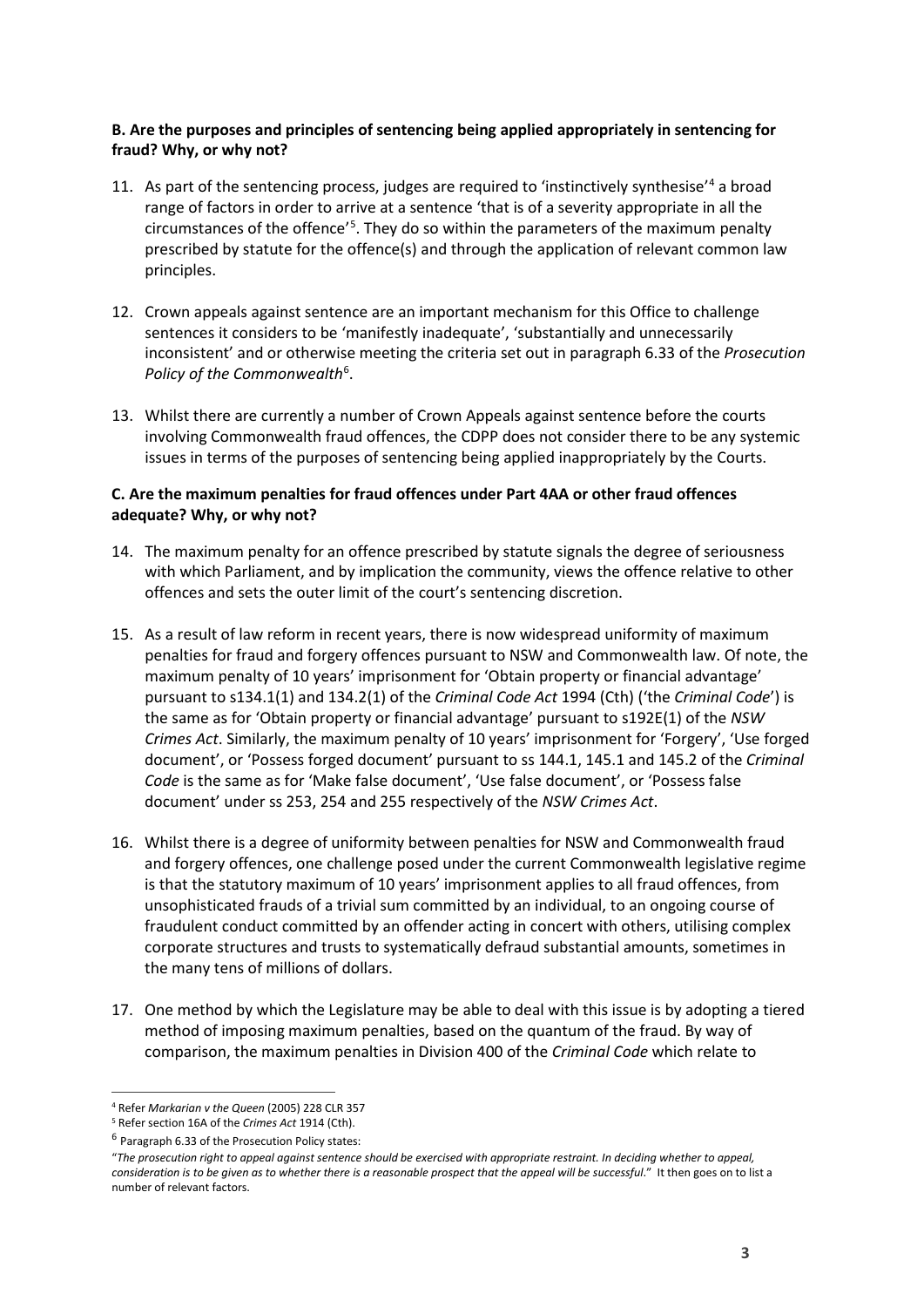'Money Laundering' are scaled according to the value of money or property involved and the mental state of the offender (whether intention/belief, recklessness or negligence). Notably, the offence of intentionally dealing in proceeds of crime in the sum of \$10,000,000 or more pursuant to section 400.2B(1) of the *Criminal Code* carries a maximum penalty of life imprisonment, whereas intentionally dealing in proceeds of crime in the sum of \$1,000 to \$9,999 under section 400.7(1) carries the lesser penalty of 5 years' imprisonment and/or a fine of 300 penalty units. In between these two extremes the Legislature has provided for a further four levels of maximum penalties, each applying to a different financial threshold in terms of the quantum alleged to have been laundered.

- 18. It is also worthwhile noting that in 2016, the CDPP made a submission to the Senate Economics Reference Committee Inquiry into penalties for white collar crime, in relation to statutory maximum penalties for white collar offences, including Commonwealth fraud offences. In its submission the CDPP invited the inquiry to consider whether a tiered scheme of penalties based on the sum of money defrauded should be introduced for the fraud offences in Part 7.3 of the *Criminal Code* (akin to the Division 400 offences). Additionally, the CDPP recommended that the maximum penalty for an offence contrary to s135.1 of the *Criminal Code,* namely 'General Dishonesty' be increased from five to ten years' imprisonment – a change which was subsequently effected from 25 August 2018.
- 19. The CDPP maintains that while it is not suggested that fraud offences require as many tiers as provided for in the Commonwealth money laundering offences, there is merit in a tiered scheme of penalties for fraud offences being introduced, which in essence allows for higher penalties in circumstances of aggravated fraud. This would necessarily require a more significant maximum penalty to be prescribed by the Legislature for offences characterised by particularly serious features, such as a large sum of money defrauded and that involve significant premeditation, sophistication and an extended offence period. This in turn would enable sentencing courts to impose sentences of imprisonment for significant and systematic frauds which are commensurate with the serious criminality involved.

# **D. Are the sentences imposed by the courts for fraud offences under Part 4AA or other fraud offences adequate? Why or why not?**

- 20. As outlined in paragraphs 12-13 Crown appeals against sentence are an effective mechanism that all prosecution agencies, including the CDPP, utilise from time to time to signal to the courts that the Crown considers a particular sentence to be manifestly inadequate or substantially and unnecessarily inconsistent with the established sentencing purposes and principles.
- 21. As a general observation, over the past twenty or so years, courts have changed their attitude in relation to white collar offending (such as social security and tax fraud), which is now treated much more seriously by sentencing judges. The change in the judiciary's outlook has been reflected in a general increase in the penalties being imposed, including offenders being more frequently sentenced to a period of imprisonment.

#### **E. Does sentencing for fraud appropriately respond to the needs of fraud victims?**

22. The NSW victim impact statement ('*VIS'*) provisions are set out in the *Crimes (Sentencing Procedure) Act 1999 No. 92* ('*the CSPA'*). The legislation identifies a range of offence types involving victims of crime where VIS may be provided, including offences that involve threats of